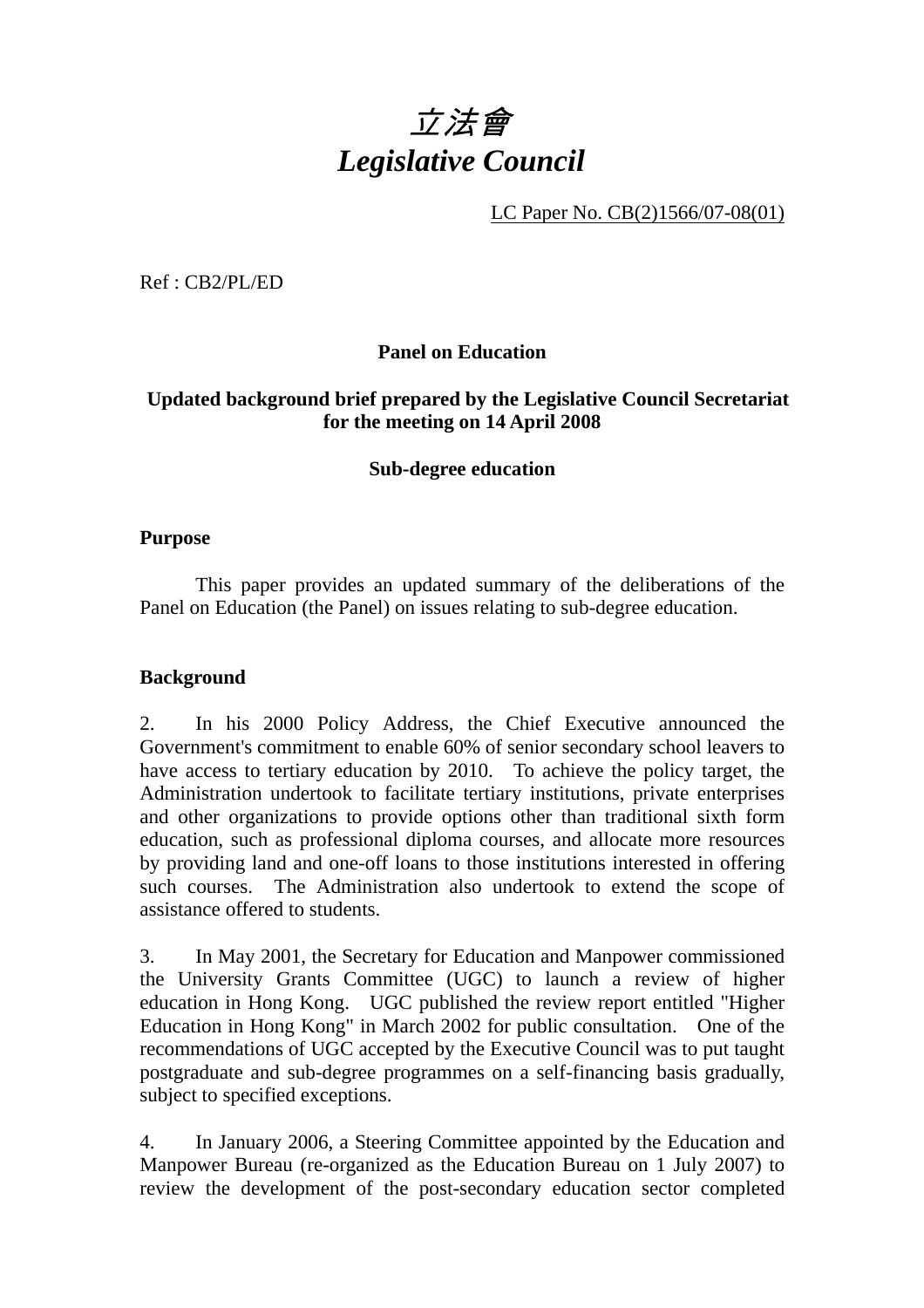Phase I of its work. The Phase I Review mainly took stock of the development of the post-secondary education sector since the announcement of the policy target stated in the 2000 Policy Address. The Phase I Review Report thrashed out the issues involved and summarized the views received.

## **Deliberations of the Panel**

5. Over the past few years, the Panel held a series of meetings to discuss issues relating to sub-degree education. The major concerns raised by members are set out below.

#### Supply of and demand for sub-degree places

6. Members noted a robust development of the post-secondary education sector since the announcement of the policy target in 2000. The post-secondary education participation rate had increased from about 33% in the 2000-2001 academic year to an estimated 66% in the 2005-2006 academic year. According to the Phase I Review Report of the Steering Committee, in the 2005-2006 academic year, there were around 50 000 publicly-funded and self-financing places in the bachelor and sub-degree programmes. Of these, 32 570 were sub-degree places. As the total number of candidates sitting the Hong Kong Advanced Level Examination was 34 000 in the 2005-2006 academic year, members were concerned about the over-supply of sub-degree places.

7. According to the Administration, the supply of and demand for sub-degree places at a given time would depend on the entry requirements and the number of qualified students who wished to enrol on sub-degree courses. To meet the demand of a knowledge-based economy, the Administration considered it appropriate to provide a wider variety of post-secondary programmes and adopt the "lenient entry, stringent exit" principle so that more students could pursue post-secondary studies. The Administration also considered it appropriate to let market forces determine the supply of sub-degree places, instead of resorting to central planning.

8. Members cautioned that the continued over-supply of sub-degree places would bring about social problems generated from the dissatisfaction of sub-degree holders. These problems could hardly be resolved by a modest increase of articulation places or improvement in the provision of financial assistance to sub-degree students. Members considered it necessary to have a full picture of the supply of sub-degree places and the number of sub-degree graduates in the coming few years.

9. The Administration explained that over the past years, it had focussed its efforts and resources on promoting the development of the local self-financing post-secondary education sector in support of the policy objective to enable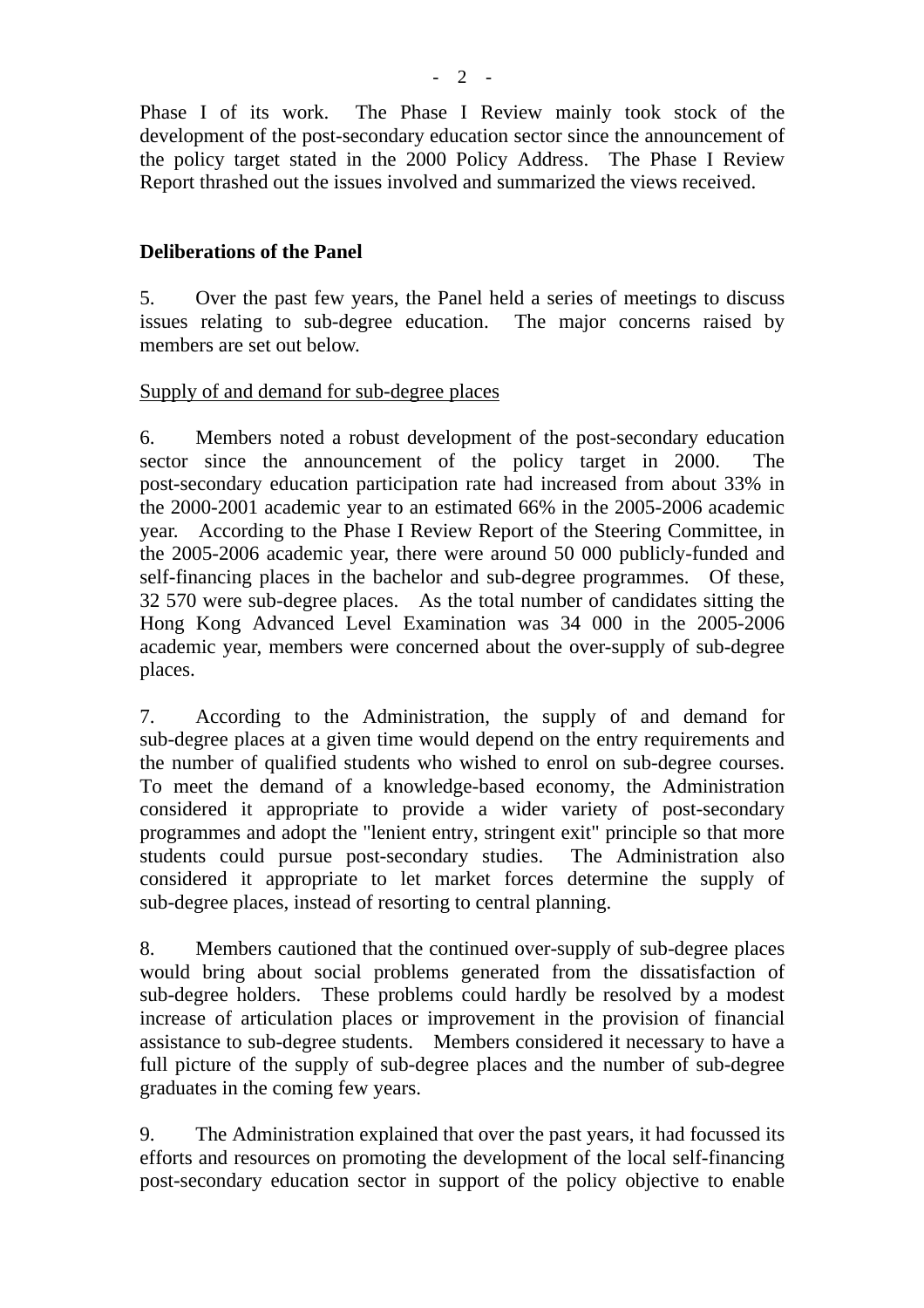60% of the senior secondary school leavers to have access to post-secondary education by 2010. The Administration would provide an update on the latest development of the sub-degree sector including the supply of and demand for sub-degree places in the Phase 2 Review report. The Administration would also formulate measures to reinforce quality assurance for sub-degree programmes in the Phase 2 Review. The Administration envisaged that with the implementation of appropriate quality assurance measures, the supply of and demand for sub-degree places would gradually attain a balance.

# Self-financing of sub-degree programmes

10. One of the recommendations accepted by the Executive Council in 2001 was to put taught postgraduate and sub-degree programmes on a self-financing basis gradually, subject to specified exceptions. The exceptions were courses that required high start-up and maintenance costs or access to expensive laboratory/equipment; courses that would meet specific manpower needs; and courses that could be regarded as endangered species, i.e. courses that lacked market appeal to the providers and the students, such as pure arts and science.

11. Members noted with concern that since the implementation of the self-financing policy in the 2003-2004 academic year, around 5 800 publicly-funded places in associate degree/higher diploma programmes offered by the UGC-funded institutions had been reduced.

12. The Administration explained that under the self-financing policy, the savings recovered from the sub-degree sector would be ploughed back mainly to benefit students in the same sector through measures such as improving the package of financial assistance to students of self-financing courses. Similarly, the savings generated from phasing out publicly-funded taught post-graduate programmes would be ploughed back to the UGC sector, and a substantial part had been used to increase the provision of articulation places for sub-degree holders.

#### Quality of sub-degree programmes

13. Members considered it crucial to ensure the quality of post-secondary programmes, and requested the Administration to work out a quality assurance mechanism in respect of sub-degree programmes, in particular those offered by non-self-accrediting institutions.

14. According to the Administration, it had collaborated with UGC, self-accrediting institutions, the Hong Kong Council for Academic Accreditation (HKCAA) and relevant professional bodies to establish a two-tier regulatory framework for registration and accreditation of sub-degree programmes, and had maintained a register of accredited courses to serve as a guide for students. Statutory institutions with self-accrediting status had established their internal quality assurance mechanisms to accredit their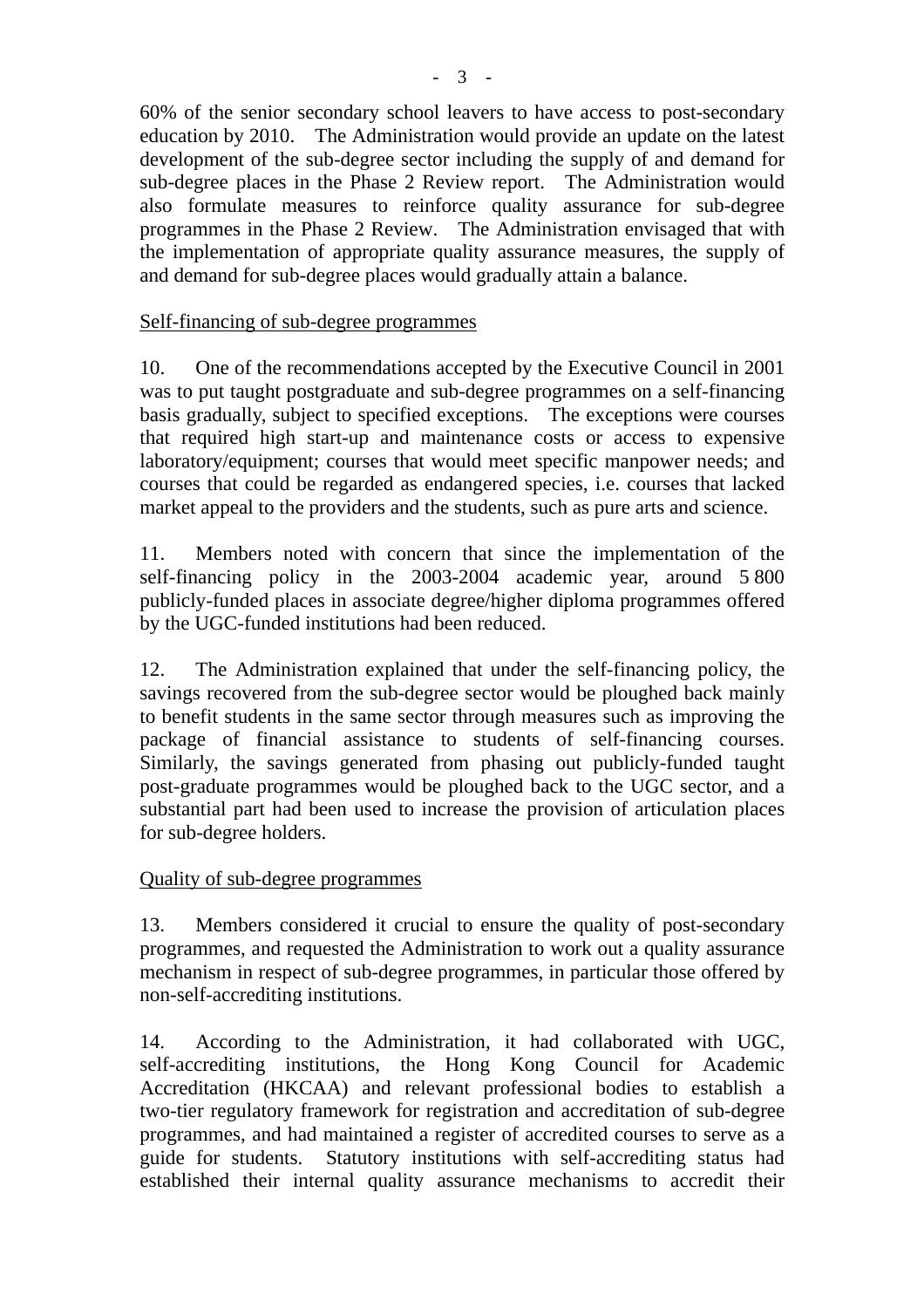sub-degree programmes. The Heads of the Universities Committee had set up the Joint Quality Review Committee (JQRC) to oversee their self-financing programmes at sub-degree level. JQRC would conduct on-site visits and observations on the operation of individual sub-degree programmes, and evaluation on their exit standards which were currently set by institutions. JQRC aimed to establish the minimum exit standards for sub-degree programmes in the Phase 2 Review.

15. As regards sub-degree programmes offered by non-self-accrediting institutions, the Administration stressed that they had to be accredited by approved accreditation bodies such as HKCAA and statutory professional bodies. The Administration had established an accreditation grant scheme to provide one-off grants to non-self-accrediting institutions to meet the cost of academic accreditation. There was cross membership between JQRC and HKCAA to facilitate communication and the benchmarking of standards among post-secondary programmes. In the Phase I Review Report, the Steering Committee recommended a closer dialogue between HKCAA and JQRC to ensure comparability in quality and standards of programmes at the same academic level.

#### Articulation to undergraduate programmes

16. Members noted that as at the 2005-2006 school year, there were only 1 680 senior year publicly-funded articulation places in the UGC-funded institutions for sub-degree holders. Members considered this number grossly insufficient to meet the increasing demand of sub-degree holders for university education. Members were also concerned that the number of first-year-first-degree (FYFD) places had been maintained at 14 500 for many years without adjustment. Members called on the Administration to increase both the provision of articulation places for sub-degree holders and FYFD places to cater for the need of a knowledge-based society.

17. In the Administration's view, the provision of publicly-funded undergraduate places depended on the availability of resources, and the prioritization of education expenditure should be subject to wider discussion. The Administration had decided to create an additional 2 000 plus senior year undergraduate places by phases from the 2006-2007 to the 2010-2011 academic year. Apart from the publicly-funded undergraduate programmes, sub-degree programme graduates could pursue further education by enrolling on a variety of self-financing sub-degree, degree and post-graduate programmes offered by local and overseas tertiary institutions. As regards the request for increasing FYFD places, the Administration advised that the policy of providing 14 500 FYFD places had regard to the available resources and the admission criteria set by the UGC-funded institutions.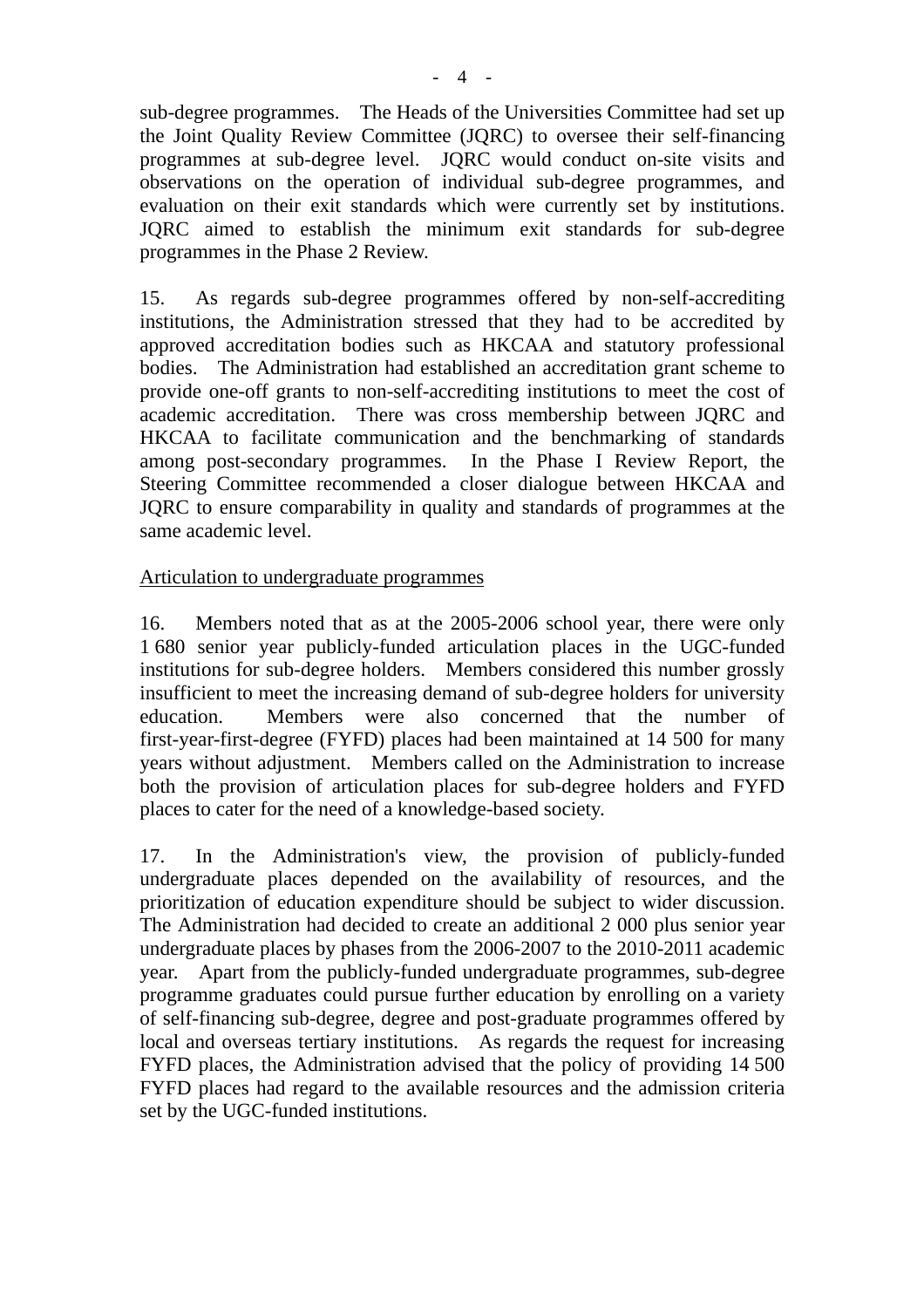#### Support measures

#### *For course providers*

18. Members noted that assistance was provided to non-profit-making post-secondary course providers in the form of loans to support the start-up cost and land granted at a nominal premium for the construction of new post-secondary colleges. As at 31 December 2005, some \$4 billion of start-up loans had been approved; five sites had been granted for post-secondary college development; and institutions had together received some \$15 million accreditation grants.

19. Members were concerned that the need to repay the start-up loans in 10 years had driven course providers to set high tuition fees. They were given to understand that one-third of the fee income had been used to repay the start-up loans. Members noted the call of some course providers for extending the repayment period of the start-up loans to beyond 10 years.

20. The Administration pointed out that the suggestion of extending the repayment period would forgo substantial Government revenue and would be an additional subsidy to the borrower. Very strong justifications would be required to vary the existing loan terms. The Administration had examined carefully the financial position of the course providers as well as their financial plans to run the courses and repay the loans in 10 years. The Administration was confident that course providers with a long history should be financially capable of repaying the loans in 10 years. The Administration had no intention to specify how the tuition fees should be used as far as repayment of start-up loans was concerned.

21. The Administration noted members' suggestion of retaining vacated school premises for the operation of sub-degree programmes after the necessary conversion works.

#### *Support measures for students*

22. Students of accredited post-secondary programmes had access to means-tested grants, means-tested loans and non-means-tested loans. The Financial Assistance Scheme for Post-Secondary Students (FASP) provided a means-tested grant or loan to cover tuition fees for locally accredited, self-financing full time post-secondary programmes leading to a sub-degree or higher qualification. Under the Tertiary Student Finance Scheme (TSFS) which was applicable to students pursuing publicly-funded post-secondary programmes, the most needy students received full grants for both tuition fees and academic expenses, while the less needy students received partial grants for payment of tuition fees and academic expenses.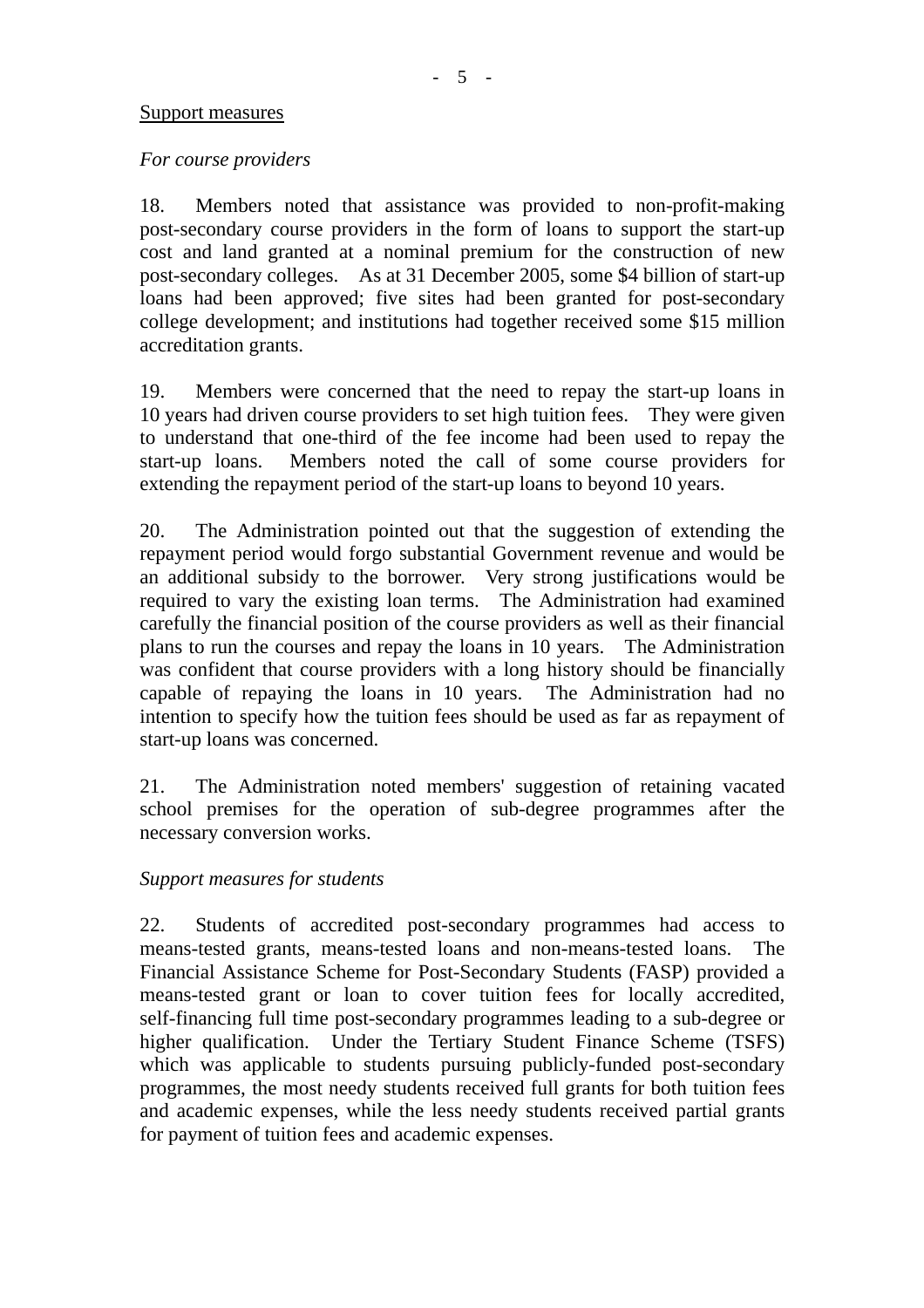23. To address the concern of many student organizations about the disparity of treatment between students of self-financing and publicly-funded programmes, members supported the Administration's proposal to bring the means-tested grant under FASP on par with that of TSFS with effect from the 2006-2007 academic year. Members also supported the proposal to increase the ceiling for Non-means-tested Loan Scheme for Post-secondary Students (NLSPS) to cover academic expenses, in addition to tuition fees and living expenses, for those students who did not receive the maximum grant. Subject to the availability of resources, the Administration had undertaken to explore the feasibility of further improving the provision of financial assistance under FASP and TSFS.

24. To further assist needy students in pursuit of sub-degree studies, members suggested that the terms of NLSPS be revised to take account of the financial circumstances of sub-degree students, and the commencement of the calculation of interest on loans be deferred until after their completion of sub-degree courses.

25. The Administration pointed out that NLSPS was applicable to post-secondary education courses as well as other types of educational programmes. Its terms and conditions applied equally to all borrowers, and it would be difficult to defer the effective date for calculation of interest on loans provided to sub-degree students only. In view of the students' strong demand for means-tested loans and their request that loan interest be accrued after the borrower had completed the programme, the Administration might explore the feasibility of providing means-tested loans to students of self-financing sub-degree programmes.

26. In response to members' call for a review of the scope of the Continuing Education Fund (CEF) and the Quality Education Fund (QEF) with a view to providing interest-free loans to sub-degree students with outstanding academic performance to pursue undergraduate or postgraduate studies in local or overseas institutions, the Administration explained that CEF and QEF were established to cater for specific purposes under their current ambit/terms of reference. The Administration had plans to expand the scope of CEF to cover those industries which had joined the Qualifications Framework. The Administration had doubts about the feasibility of redeploying QEF, which was allocated to successful bidders on a project basis, to provide low interest loans to sub-degree students. Furthermore, there were views in the education sector that it would be more cost-effective to use the limited resources to support capable students to further their studies locally rather than overseas.

# Employment opportunities

27. Members urged the Administration to promote employment opportunities for sub-degree holders in the public and private sectors. They noted that in 2005, the Administration had recruited, under civil service or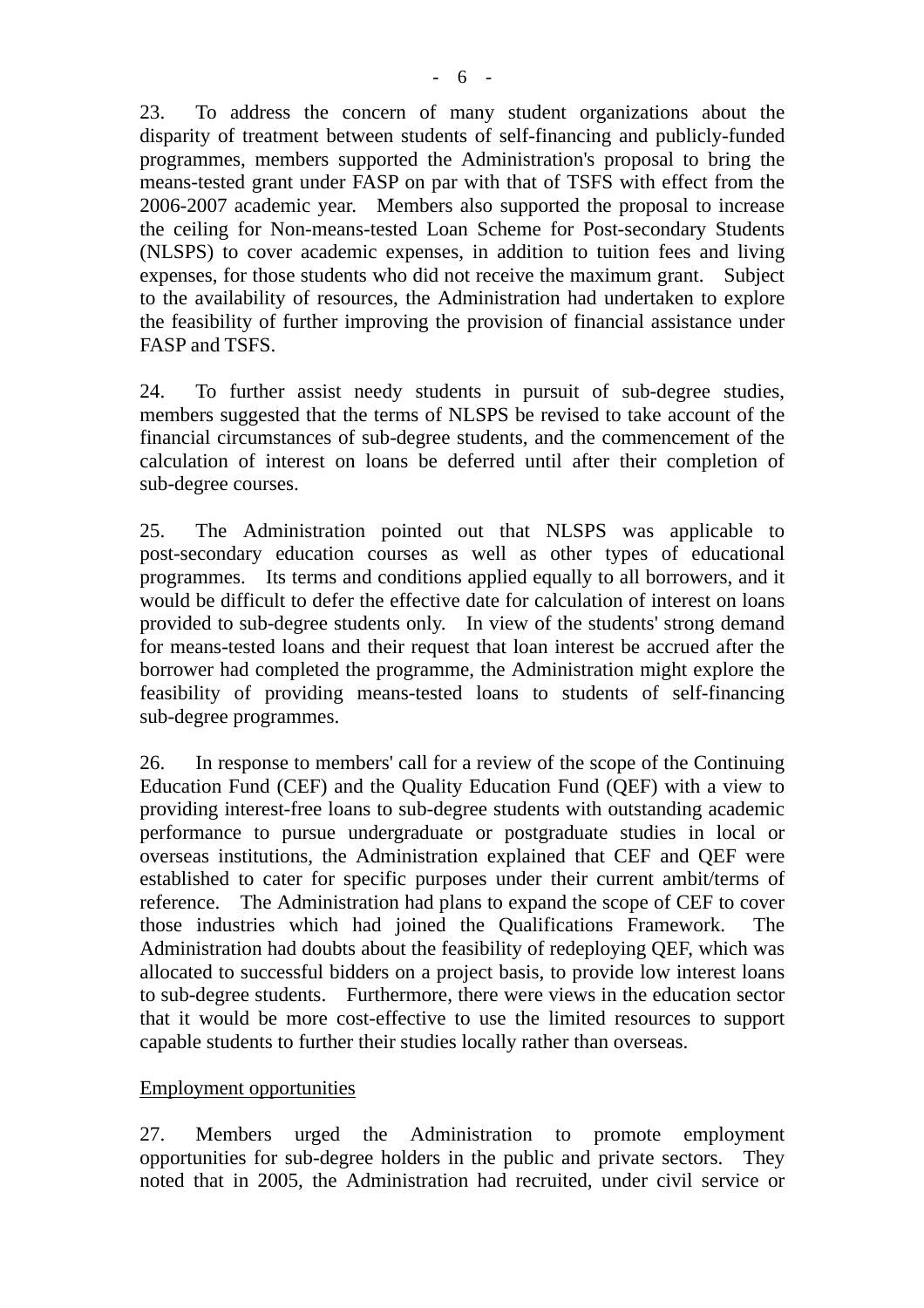non-civil service contract terms, some 4 800 persons with qualifications at sub-degree or above levels. However, only 1 206 were sub-degree holders. Members considered that the small number of new recruits of sub-degree holders had reflected the lack of confidence in the quality of sub-degree graduates on the part of the Administration. Members called on the Administration to formulate policies to promote understanding and recognition of sub-degree qualifications in the community and to collaborate with the sub-degree sector to establish a platform to enable public access to information on all sub-degree programmes.

28. The Administration explained that the relatively small number of sub-degree holders recruited in 2005 was mainly due to the policy to freeze recruitment in the civil service in the past few years. The lifting of the recruitment freeze in 2006 would gradually improve the employment opportunities for sub-degree holders in the civil service. The Administration was well aware of the need to promote recognition of sub-degree qualifications by the community. The Administration was considering the establishment of a platform to facilitate public access to information on sub-degree providers, sub-degree programmes and students' choice of sub-degree programmes as a matter of priority.

29. The Administration also pointed out that the long-term goal should be to encourage course providers to collaborate with the business sector in curriculum design and provision of internship and employment opportunities for their students/graduates. Some major course providers had established a partnership with different industries in providing sub-degree programmes that were designed to cater for the manpower needs of the industries concerned. The Administration would continue to collaborate with course providers and employers associations to promote the acceptability of sub-degree qualifications for employment purposes.

# **Relevant papers**

30. A list of the relevant papers on the Legislative Council website is in the **Appendix.**

Council Business Division 2 Legislative Council Secretariat 10 April 2008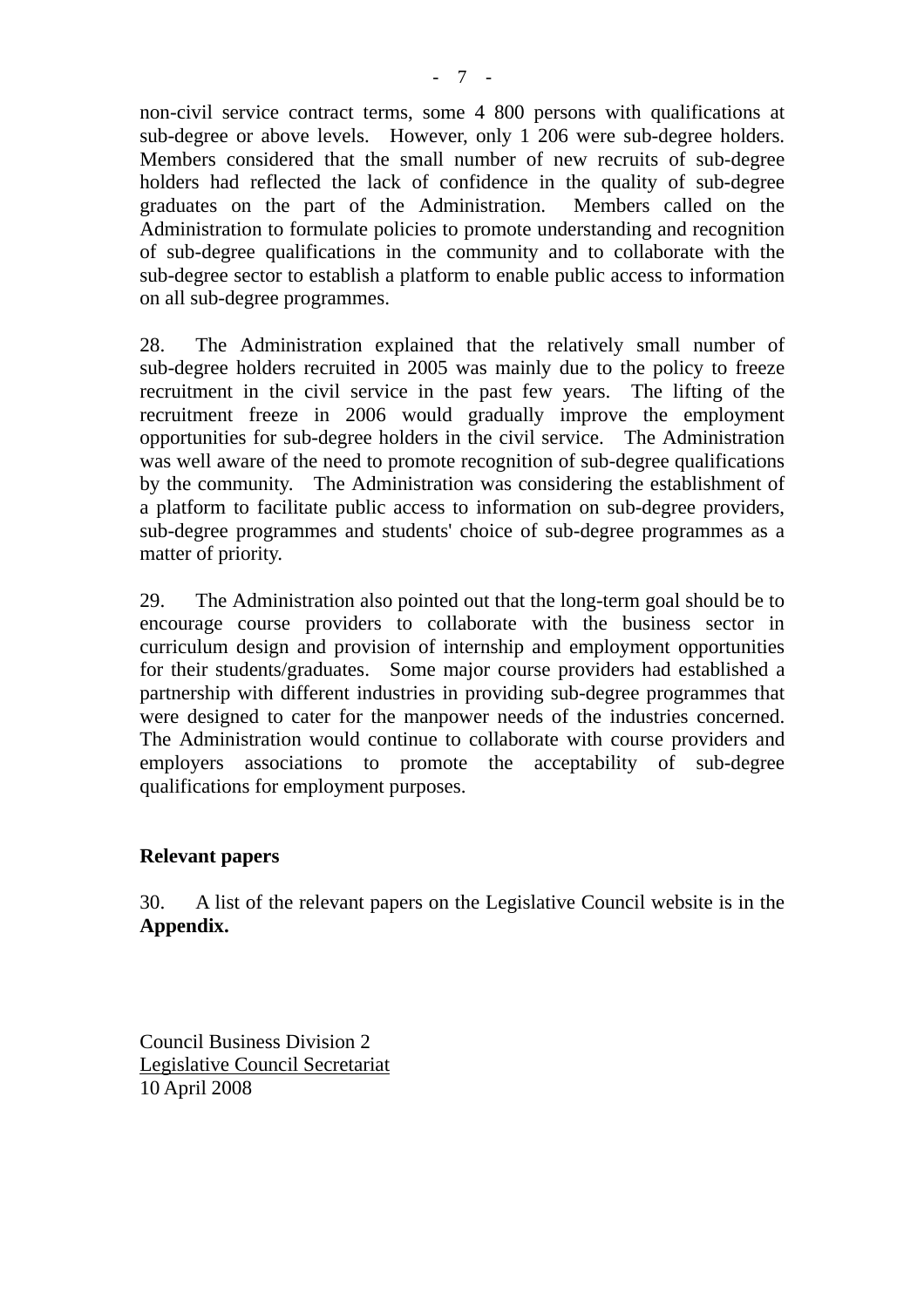| <b>Meeting</b>      | Date of meeting        | Paper                                                                   |
|---------------------|------------------------|-------------------------------------------------------------------------|
| Panel on Education  | 13.10.2000<br>(Item I) | <b>Minutes</b><br><b>Agenda</b>                                         |
| Panel on Education  | 23.4.2001<br>(Item V)  | <b>Minutes</b><br>Agenda                                                |
| Legislative Council | 27.6.2001              | <b>Official Record of Proceedings</b><br>Pages 196 - 254 (Motion)       |
| Legislative Council | 21.11.2001             | <b>Official Record of Proceedings</b><br>Pages 76 - 79 (Question)       |
| Legislative Council | 6.3.2002               | <b>Official Record of Proceedings</b><br>Pages 11 - 15 (Questions)      |
| Legislative Council | 13.3.2002              | <b>Official Record of Proceedings</b><br>Pages 55 - 57 (Question)       |
| Panel on Education  | 26.3.2002<br>(Item I)  | <b>Minutes</b><br>The Report on Higher Education in<br><b>Hong Kong</b> |
| Panel on Education  | 7.5.2002<br>(Item I)   | <b>Minutes</b><br><b>Agenda</b>                                         |
| Panel on Education  | 13.5.2002<br>(Item V)  | <b>Minutes</b><br>Agenda                                                |
| Legislative Council | 12.6.2002              | <b>Official Record of Proceedings</b><br>Pages 83 - 155 (Motion)        |
| Panel on Education  | 2.12.2002<br>(Item I)  | <b>Minutes</b><br><b>Agenda</b>                                         |
| Legislative Council | 11.12.2002             | <b>Official Record of Proceedings</b><br>Pages 24 - 32 (Question)       |
| Panel on Education  | 20.1.2003<br>(Item IV) | <b>Minutes</b><br><u>Agenda</u>                                         |

# **Relevant papers on sub-degree education**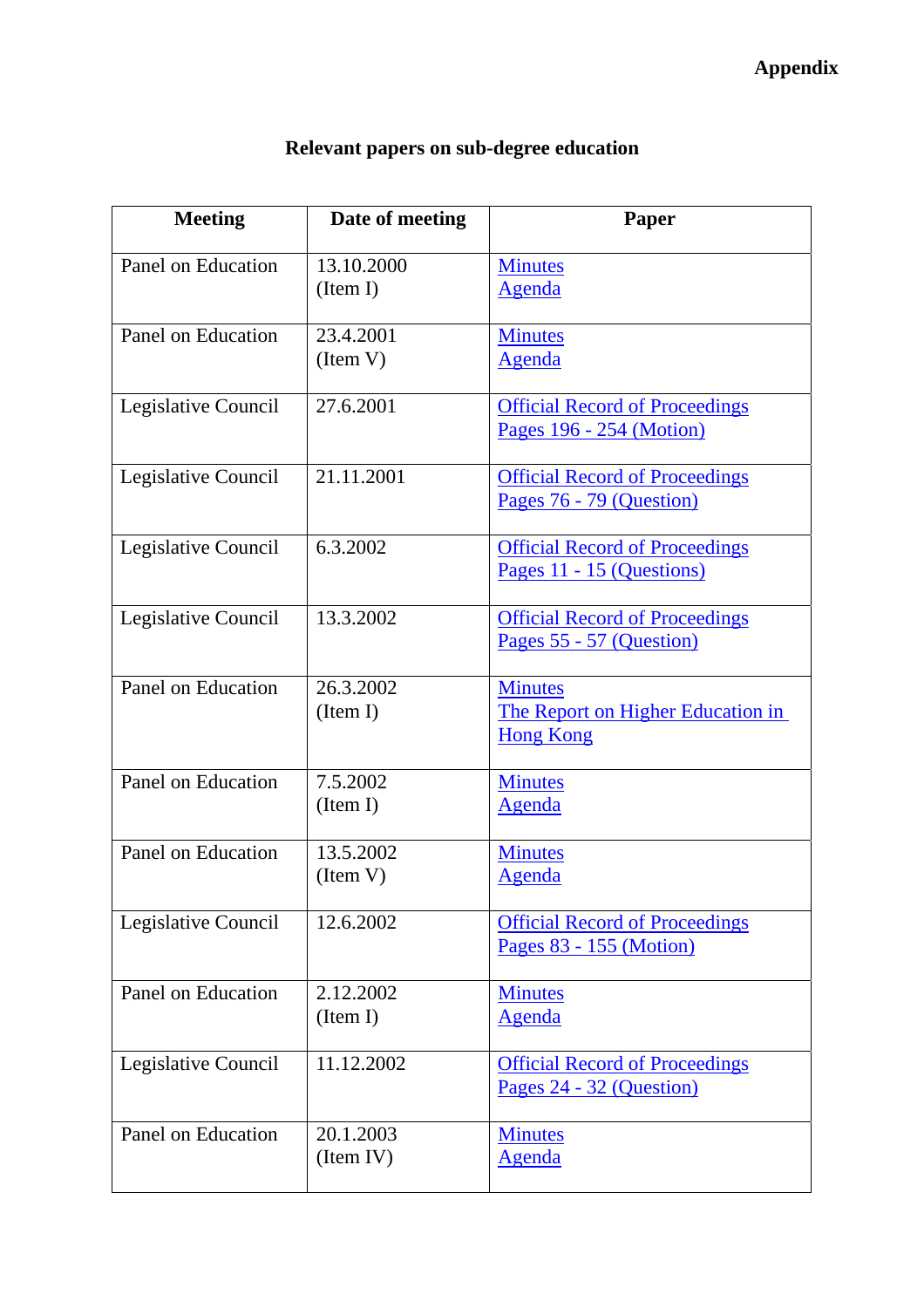| <b>Meeting</b>           | Date of meeting         | Paper                                                                                        |
|--------------------------|-------------------------|----------------------------------------------------------------------------------------------|
| Panel on Education       | 30.6.2003<br>(Item I)   | <b>Minutes</b><br><b>Agenda</b>                                                              |
| Legislative Council      | 9.7.2003                | <b>Official Record of Proceedings</b><br>Pages 53 - 63 (Question)                            |
| Panel on Education       | 20.10.2003<br>(Item IV) | <b>Minutes</b><br><b>Agenda</b>                                                              |
| Panel on Education       | 17.11.2003<br>(Item IV) | <b>Minutes</b><br><b>Agenda</b>                                                              |
| Legislative Council      | 9.6.2004                | <b>Official Record of Proceedings</b><br>Pages 78 - 79 (Question)                            |
| Legislative Council      | 3.11.2004               | <b>Official Record of Proceedings</b><br>Pages 75 - 81 (Question)                            |
| Legislative Council      | 9.3.2005                | <b>Official Record of Proceedings</b><br>Pages 77 - 83 (Question)                            |
| Legislative Council      | 16.11.2005              | <b>Official Record of Proceedings</b><br>Pages 56 - 67 (Question)                            |
| Panel on Education       | 27.3.2006<br>(Item IV)  | <b>Minutes</b><br><b>Agenda</b>                                                              |
| Legislative Council      | 10.5.2006               | <b>Official Record of Proceedings</b><br>Pages $86 - 91$ (Questions) &<br>313 - 363 (Motion) |
| <b>Finance Committee</b> | 19.5.2006               | <b>Minutes</b><br>FCR(2006-07)9                                                              |
| Panel on Education       | 11.12.2006<br>(Item IV) | <b>Minutes</b><br>Agenda                                                                     |
| Legislative Council      | 14.3.2007               | <b>Official Record of Proceedings</b><br>Pages 25 - 34 (Question)                            |
| Legislative Council      | 2.5.2007                | <b>Official Record of Proceedings</b><br>Pages 224 - 279 (Motion)                            |
| Legislative Council      | 20.6.2007               | <b>Official Record of Proceedings</b><br>Pages 51 - 53 (Question)                            |